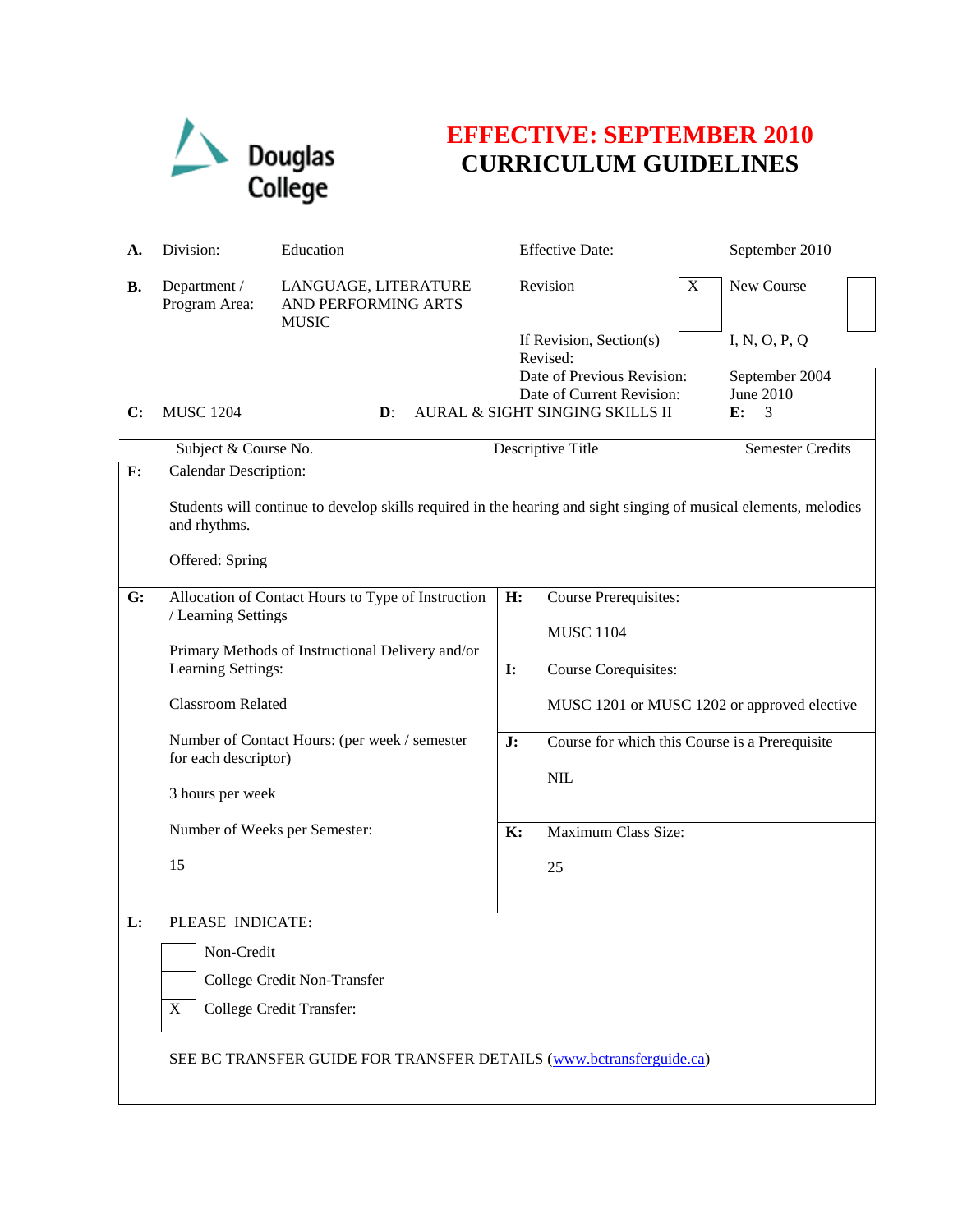| M:             | Course Objectives / Learning Outcomes                                                                                                                                                                                                                                                                                                                                                                                                                                                                                                                                                                                                                                                 |  |  |  |  |  |
|----------------|---------------------------------------------------------------------------------------------------------------------------------------------------------------------------------------------------------------------------------------------------------------------------------------------------------------------------------------------------------------------------------------------------------------------------------------------------------------------------------------------------------------------------------------------------------------------------------------------------------------------------------------------------------------------------------------|--|--|--|--|--|
|                | At the end of the course, the successful student should be able to sing and hear melodic, harmonic and rhythmic<br>elements of music.                                                                                                                                                                                                                                                                                                                                                                                                                                                                                                                                                 |  |  |  |  |  |
| N:             | <b>Course Content:</b>                                                                                                                                                                                                                                                                                                                                                                                                                                                                                                                                                                                                                                                                |  |  |  |  |  |
|                | 1.<br><b>Aural Recognition</b><br>rhythmic patterns in both simple and compound meters which include subdivided beats, uneven<br>a)<br>beat divisions, and syncopation<br>b) harmonic intervals up to a perfect octave<br>melodic intervals (speed recognition stressed)<br>c)<br>d) simple 2-part dictation<br>diatonic melodies with larger leaps and leaps between members of the subdominant triad and<br>e)<br>dominant seventh chord<br>chord quality of triads and seventh chords<br>f)<br>cadence types, phrase relationships, and basic period structures<br>g)<br>simple harmonic progressions<br>h)<br>melodic and rhythmic error detection and correction<br>$\mathbf{i}$ |  |  |  |  |  |
|                | 2.<br><b>Sight Performance</b><br>melodies with larger leaps, leaps between members of the subdominant triad and dominant<br>a)<br>seventh chord, and more complex rhythms<br>b) more complex rhythmic exercises                                                                                                                                                                                                                                                                                                                                                                                                                                                                      |  |  |  |  |  |
|                | Musicianship Skills<br>3.<br>increasing fluency with a relative pitch labelling system (e.g., movable-doh solfège or scale<br>a)<br>degree numbers)<br>b) increasing fluency with Kodály hand signs<br>singing drills and exercises with intervals and broken chord patterns<br>c)<br>d) dictation and transcription exercises                                                                                                                                                                                                                                                                                                                                                        |  |  |  |  |  |
| $\mathbf{O}$ : | Methods of Instruction<br>Presentation of concepts, demonstration of learning strategies and modelling of skills by the instructor,<br>integrated with drills and practice exercises performed by the whole class, small groups and individuals.                                                                                                                                                                                                                                                                                                                                                                                                                                      |  |  |  |  |  |
| P:             | Textbooks and Materials to be Purchased by Students<br>Example: Krueger, Carol. Progressive Sight Singing. New York: Oxford University Press, 2007.                                                                                                                                                                                                                                                                                                                                                                                                                                                                                                                                   |  |  |  |  |  |
| Q:             | <b>Means of Assessment</b><br>Evaluation will be based on the following:<br>Regular quizzes (minimum of one per week): 60%                                                                                                                                                                                                                                                                                                                                                                                                                                                                                                                                                            |  |  |  |  |  |
|                | Individual sight singing mid-term test:<br>7.5%<br>In-class ear training mid-term test:<br>7.5%<br>Individual sight singing final test:<br>12.5%<br>In-class ear training final test:<br>12.5%<br>Total<br>100%                                                                                                                                                                                                                                                                                                                                                                                                                                                                       |  |  |  |  |  |